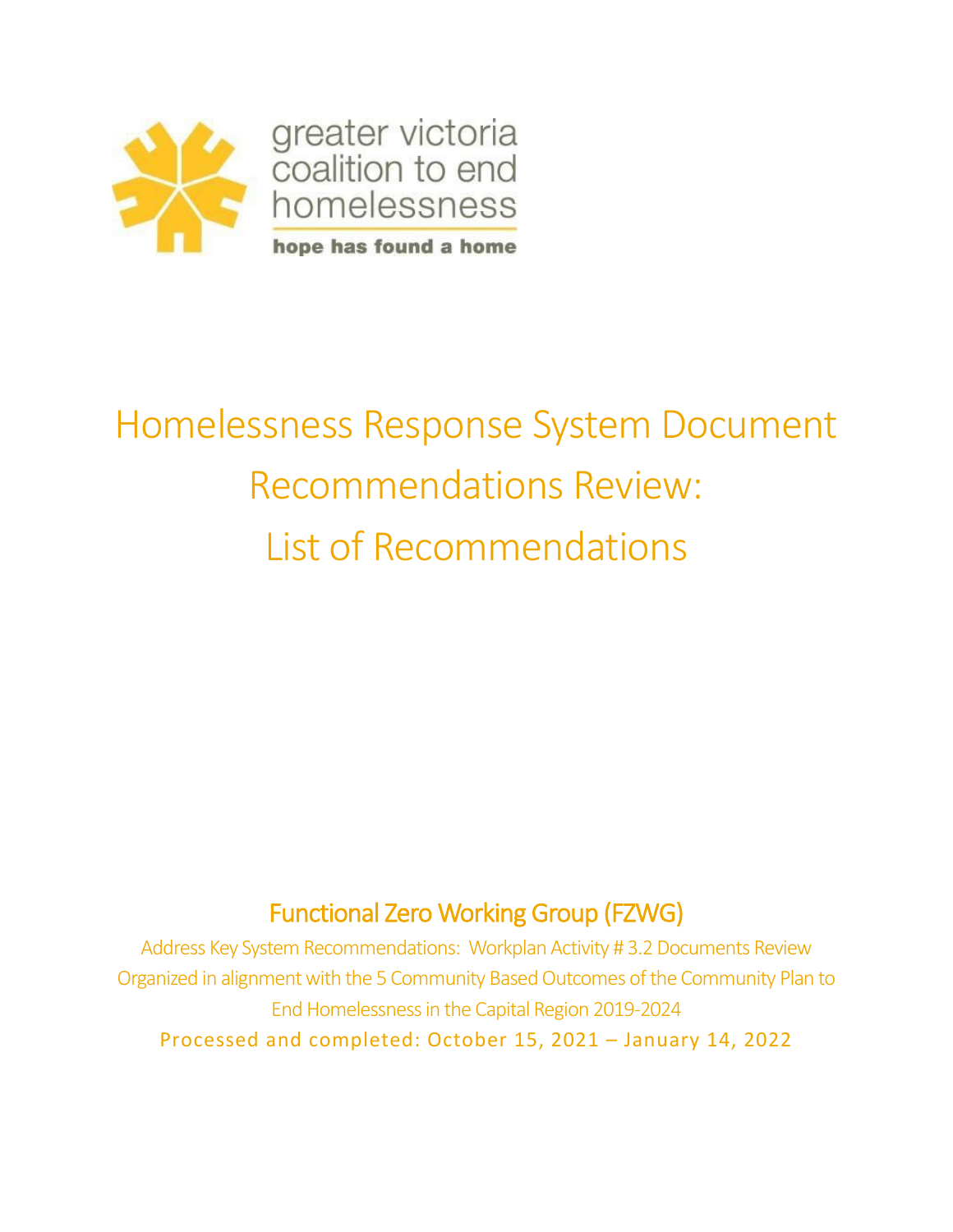

# Table of Contents



MHSU = MENTAL HEALTH & SUBSTANCE USE<br>CHS = COMMUNITY HEALTH SERVICES

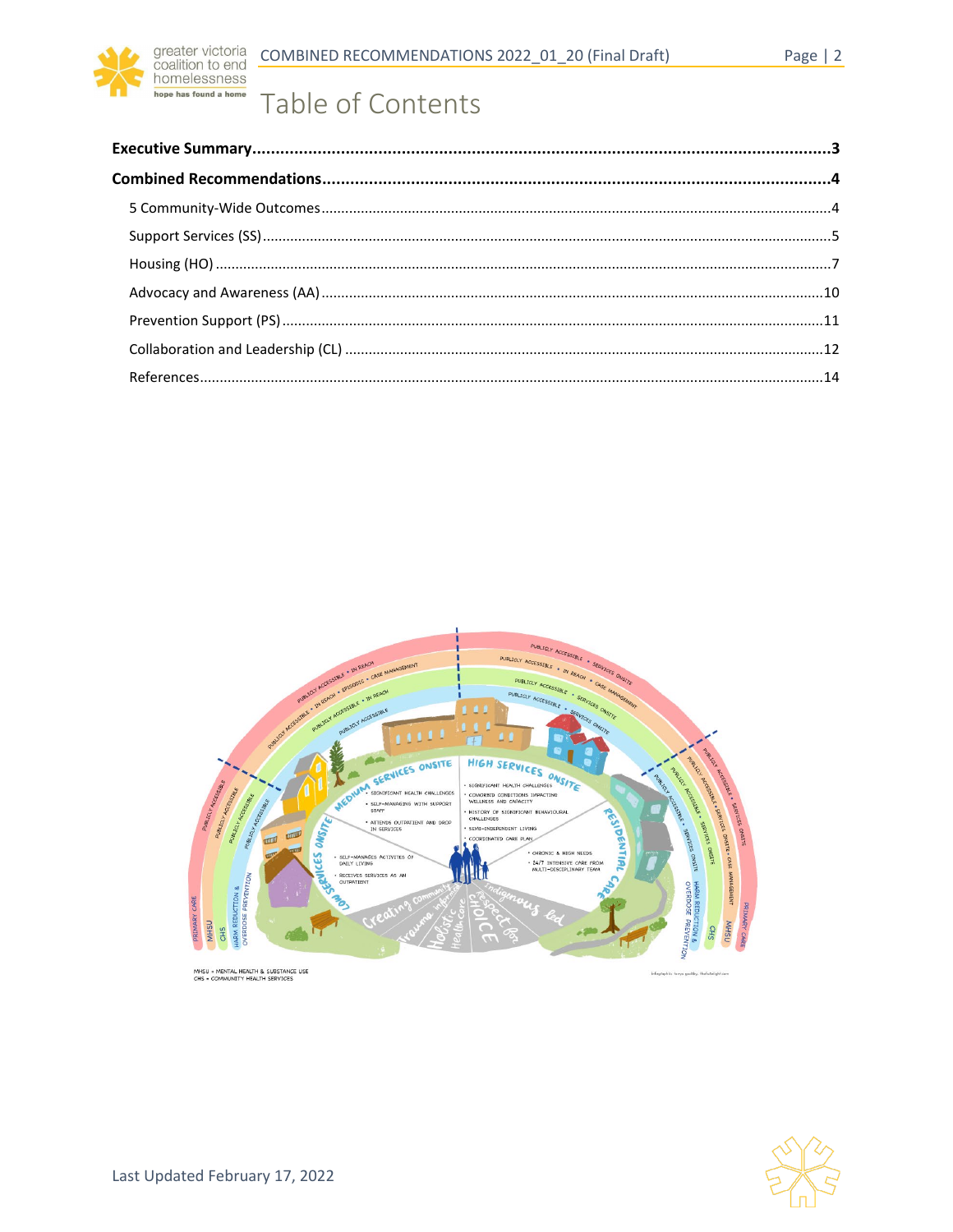coalition to end omelessness

<span id="page-2-0"></span>Executive Summary

#### **PURPOSE**

The purpose of this document is the provision of a combined list of initiatives, activities and recommendations intended to address the issue of homelessness across the Capital Region.

This process was completed utilizing the framework of the 5 Community Wide Outcomes as outlined in the Community Plan to End Homelessness in the Capital Region 2019-2024.

The 5 Key Community Wide Outcome areas were developed through a Collective Impact framework utilizing a broad community engagement process<sup>[1](#page-2-1)</sup>.

This Collective Impact engagement process honours the work by the partners and members of the Greater Victoria Coalition to End Homelessness as the foundation for a consistent regional framework for System Transformation.

System Transformation is predicated upon the iterative loop of Learning and Evaluation into Planning and Implementation. Therefore, it is vital that the homelessness sector partners work with the most current information and utilize the learnings from the work that has been done throughout the Capital Region, and most importantly from the most current sources of consultation.

The documents listed below were deemed to comprise the most current learning. The process of reviewing and cross referencing allowed for a review of duplication thereby resulting in a synthesis of the recommendations and activities identified multiple times across multiple documents.

The final list utilizes the wording of the best choice for representation of the intention of the recommendation. The exception to this is noted in the case of multiple recommendations representing the same intention. In these cases, where no one recommendation thoroughly captured the corporate list of recommendations a new recommendation was written and identified as a new and overarching recommendation.

DOCUMENTS REVIEWED<sup>[2](#page-2-2)</sup>

| Reference #    | <b>Document Reviewed</b>                                                                                                                                |
|----------------|---------------------------------------------------------------------------------------------------------------------------------------------------------|
| 1              | Tunis, C. (2017) Housing Stability Policy                                                                                                               |
| $\overline{2}$ | Capital Regional District & Greater Victoria Coalition to End Homelessness (2019) Community<br>Plan to End Homelessness in the Capital Region 2019-2024 |
| 3              | Downtown Service Providers (2019) Downtown Service Providers Strategic Plan: 2019-2022                                                                  |
| 4              | Elliott, L., Phillips, R., & Neglia, J. (2021) COVID-19 Temporary Housing Sites: Staff and Resident<br>Feedback                                         |
| 5              | Island Health & Greater Victoria Coalition to End Homelessness (2021) Health & Housing Think<br>Tank 2021 Summary Report: A Vision for Greater Victoria |
| 6              | Chaland, N. (2021) Covid 19: The beginning of the end of homelessness                                                                                   |
| 7              | Greater Victoria Coalition to End Homelessness (2021) Greater Victoria Coalition to End<br>Homelessness Business Plan 2021-2022: April 2021-March 31    |

Reference numbers following each document are used to tag documents used to support recommendation in the list of recommendations.

<span id="page-2-2"></span><sup>&</sup>lt;sup>2</sup> Superscripted numbers following each document are used to tag documents used to support recommendation in the list of combined recommendations.



<span id="page-2-1"></span><sup>1</sup> See [https://www.crd.bc.ca/docs/default-source/housing-pdf/housing-planning-and-](https://www.crd.bc.ca/docs/default-source/housing-pdf/housing-planning-and-programs/communityplantoendhomelessnessincrd-final2019-11-06.pdf?sfvrsn=a46f6bcb_2)

[programs/communityplantoendhomelessnessincrd-final2019-11-06.pdf?sfvrsn=a46f6bcb\\_2](https://www.crd.bc.ca/docs/default-source/housing-pdf/housing-planning-and-programs/communityplantoendhomelessnessincrd-final2019-11-06.pdf?sfvrsn=a46f6bcb_2)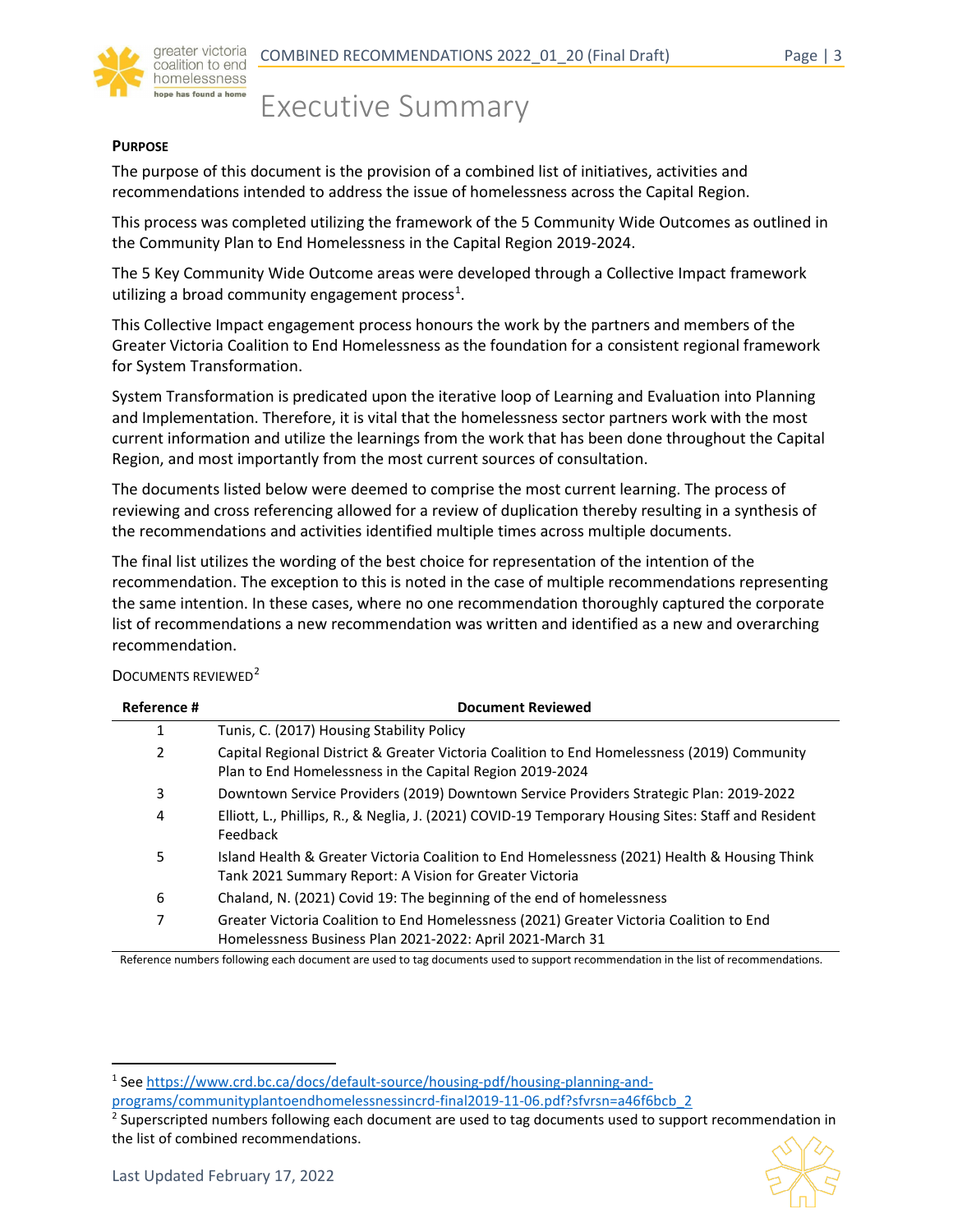

# <span id="page-3-0"></span>Combined Recommendations

# <span id="page-3-1"></span>5 Community-Wide Outcomes

Building upon the outcomes identified through the Housing First Outcome Map, GVCEH developed five Community-Wide Outcomes to guide out community planning process.

| 1. Support Services (SS)                                                                                                                                                                                                      |
|-------------------------------------------------------------------------------------------------------------------------------------------------------------------------------------------------------------------------------|
| A. People experiencing homelessness quickly and equitably receive the<br>support they need over the course of their journey;<br>B. Support services have the mandate and capacity to deliver services.                        |
| 2. Housing (HO)                                                                                                                                                                                                               |
| • A supply of accessible, appropriate, safe, and person-centred housing is<br>available.                                                                                                                                      |
| 3. Advocacy and Awareness (AA)                                                                                                                                                                                                |
| • Communities and neighbourhoods are inclusive, empathetic, compassionate,<br>and welcoming of people experiencing homelessness; facilitated through<br>advocacy and awareness and our collective experience of homelessness. |
| 4. Prevention Support (PS)                                                                                                                                                                                                    |
| .People are prevented from becoming homeless.                                                                                                                                                                                 |
| 5. Collaboration and Leadership (CL)                                                                                                                                                                                          |
|                                                                                                                                                                                                                               |

•Leadership at all levels of community and government share a common sense of purpose; are effective, collaborative, supportive, and inclusive.

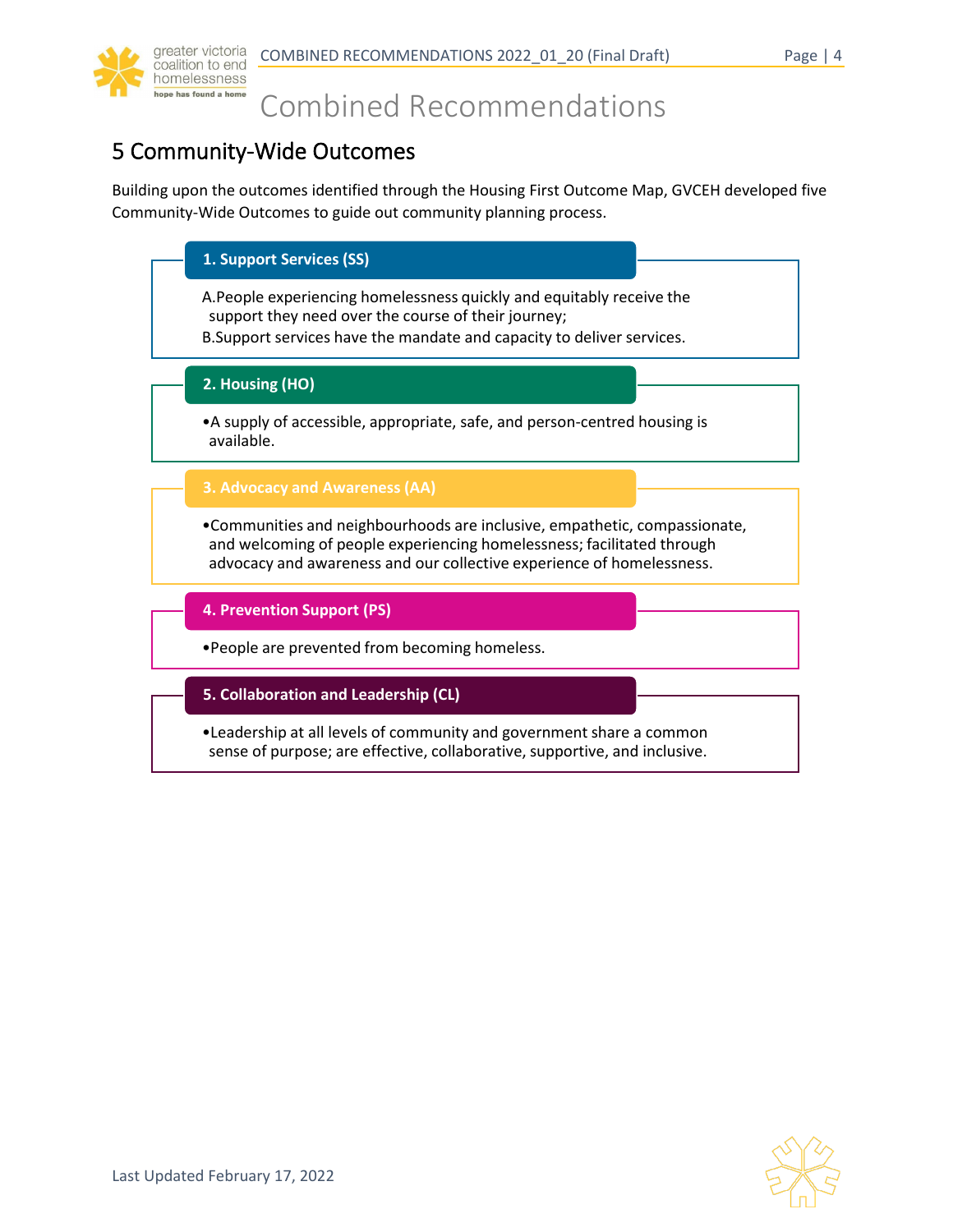

# <span id="page-4-0"></span>Support Services (SS)

#### **Support Services Recommendations**

A. People experiencing homelessness quickly and equitably receive the support they need over the course of their journey. B. Support services have the mandate and capacity to deliver services.

#### **COORDINATED ACCESS & ASSESSMENT**

Required housing and support services, professional and peer-based, are effectively assessed and assigned through the Coordinated Assessment and Access Process for:

- individuals exiting homelessness into either supportive housing programs or more stable independent housing placements.
- and individuals transitioning out of institutions and supportive housing programs into more independent, tenant-based housing in the community.<sup>2</sup>

Provide people with the choice of where to live (such as near their work, partners, family, or friends), by ensuring that in-reach supports are readily available.<sup>5, 6</sup>

#### **COORDINATION**

Founded in principles of housing stability, coordinate cross-agency case management, outreach services, and peer-based supports, to support people with lived and living experiences of homelessness (PWLLE) through housing transitions.<sup>1,7</sup>

#### **CULTURAL SUPPORTS**

Normalize and prioritize ensuring all services, supports and housing are culturally informed, rooted and easily accessed.<sup>5</sup>

Focus cultural events, classes, and space on healing, empowerment, and agency.<sup>5, 6, 7</sup>

Cooperative strategy development of culturally supportive programs for youth experiencing homelessness.<sup>7</sup>

Create Indigenous-led healing teams connected to local territories and Lekwungen Peoples.<sup>5</sup>

**PEER ENGAGEMENT / PEER-CENTRED**

Engage people in decision-making about their homes and healthcare through Resident/Tenancy Advisory Boards <sup>6</sup>

Engage people experiencing homelessness as equal partners and ensure that decisions about services, supports and housing are informed by an understanding of Street Culture.<sup>5</sup>

Health and housing services and supports follow the individual to allow person-centred care plans and sustained relationships with service providers.<sup>5,6</sup>

Provide flexible health and housing services that allow people to choose the pace, type, location of services, shaped by their individual needs.<sup>5</sup>

Engage people in their own healthcare by giving them choice about the type, pace, and location of harm reduction program delivery.<sup>6</sup>

#### **PEER SUPPORT**

Allocate resources for peers to develop programming and training.<sup>1</sup>

Provide access to housing stabilization support through a peer-based, holistic model of practical, emotional, and social support.<sup>5,7</sup>

Create positions and provide System Navigator/Resident Peer training to people with lived experience.<sup>5</sup>

#### **PROGRAM**

Create life-skills programming that will assist individuals in learning the skills needed to maintain housing.<sup>1</sup>

Ensure health, cultural and social support services are accessible to individuals exiting homelessness for a minimum of two years to help support the achievement of housing stability<sup>1, 2</sup>

Include programs for intimate partner violence whenever substance use and harm reduction programs are offered <sup>5</sup>

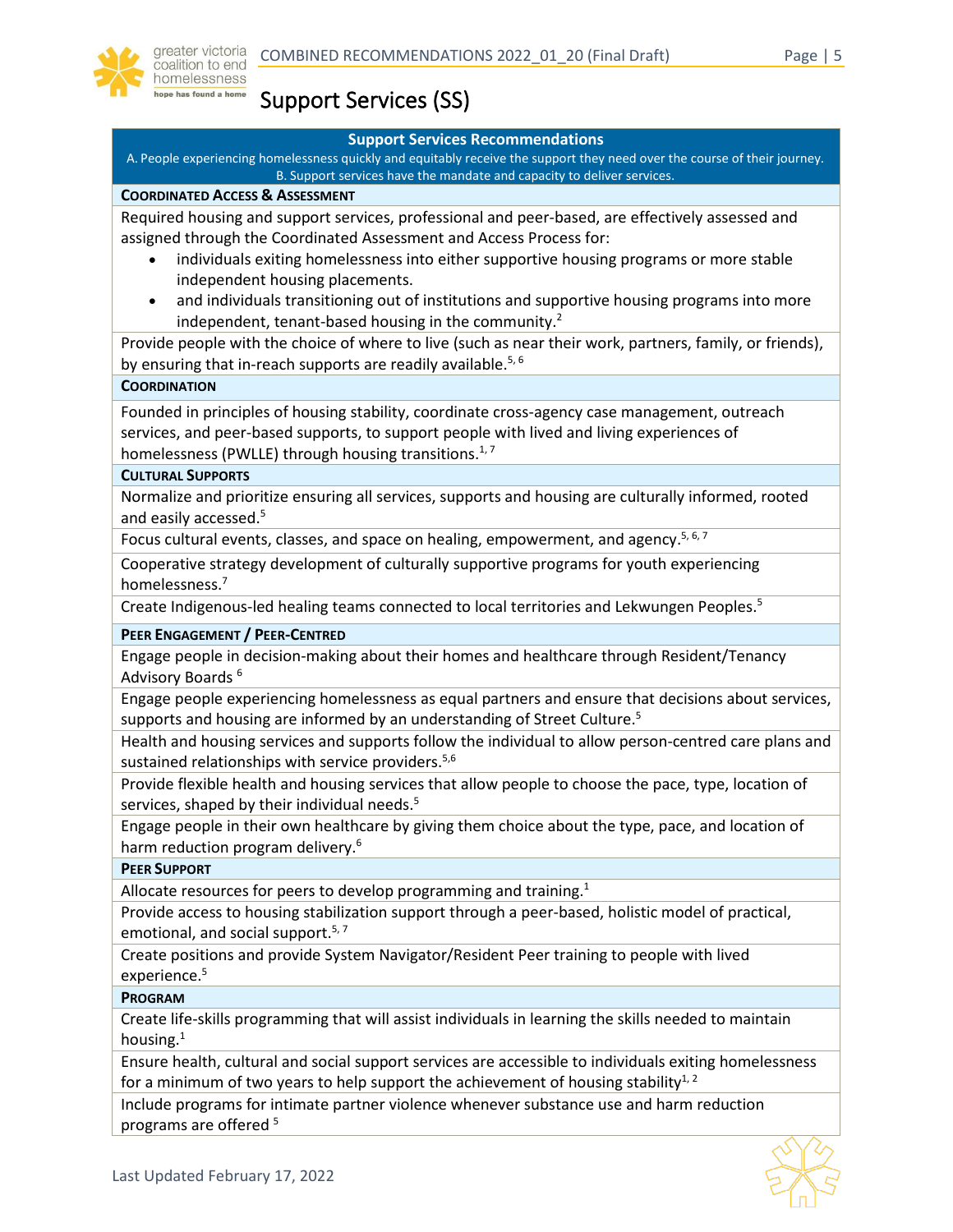

Provide Health services designed to support the needs of those working in the sex industry.<sup>5</sup>

Provide low barrier access to employment programs that help people seek, obtain, and maintain employment. 2

Provide adequate resources to current mental health teams so they can deliver low barrier, culturally safe, trauma-informed mental health supports in housing and through outreach. $5$ 

Develop and implement multi-disciplinary crisis response services that are accessible and connected to housing and sheltering sites. Teams including peer support, clinical mental health supports and access to plain clothed police officers (for potentially dangerous situations), with a shared practice and expertise in conversational conflict resolution, mental health assessment and a trauma informed approach.5, 6

Assess and take action to ensure adequate capacity to deliver complementary health and support services throughout the region that aid the well-being of individuals accessing housing and supports through the Community Homelessness Response System.<sup>2</sup>

Support Services for Regional Housing First Program's New Housing Units<sup>7</sup>

#### **PROGRAM ACCESS**

Increase access and availability of harm reduction supports, safer supply and overdose prevention services. 4,5

Integrate primary care, clinical counseling, and addictions medicine so it can be delivered holistically and create low-barrier access to harm reduction services through any health care service, if needed (i.e., no wrong door). 5

Facilitate better access to programs to connect people with nature, animal therapy programs, inspiration for managing and reducing drug use in addition to harm reduction.<sup>6</sup>

Recognizing prompt access is integral to supporting tenancy, provide low barrier access to primary health care, peer support, harm reduction, economic, and social and cultural support services for residents of all sites across the housing spectrum.<sup>4, 5, 6</sup>

#### **WRAP-AROUND SUPPORTS**

Develop wraparound support system for women and families.<sup>7</sup>

Develop a model for "direct engagement" of neighborhood and citizen(s) groups to provide community-based, and faith-group supported, wrap around supports for people experiencing homelessness.<sup>7</sup>

Create a hub model, or distributed hub model of care that delivers collaborative wraparound services, such as, health, social and educational programs.<sup>5</sup>

Research, develop, pilot and/or implement specialized and wrap-around support services to meet the unique social and cultural needs of priority population groups experiencing homelessness, including Indigenous people, women+ fleeing violence, households with children, youth under the age of 5, and youth leaving Ministry care.<sup>2, 7</sup>

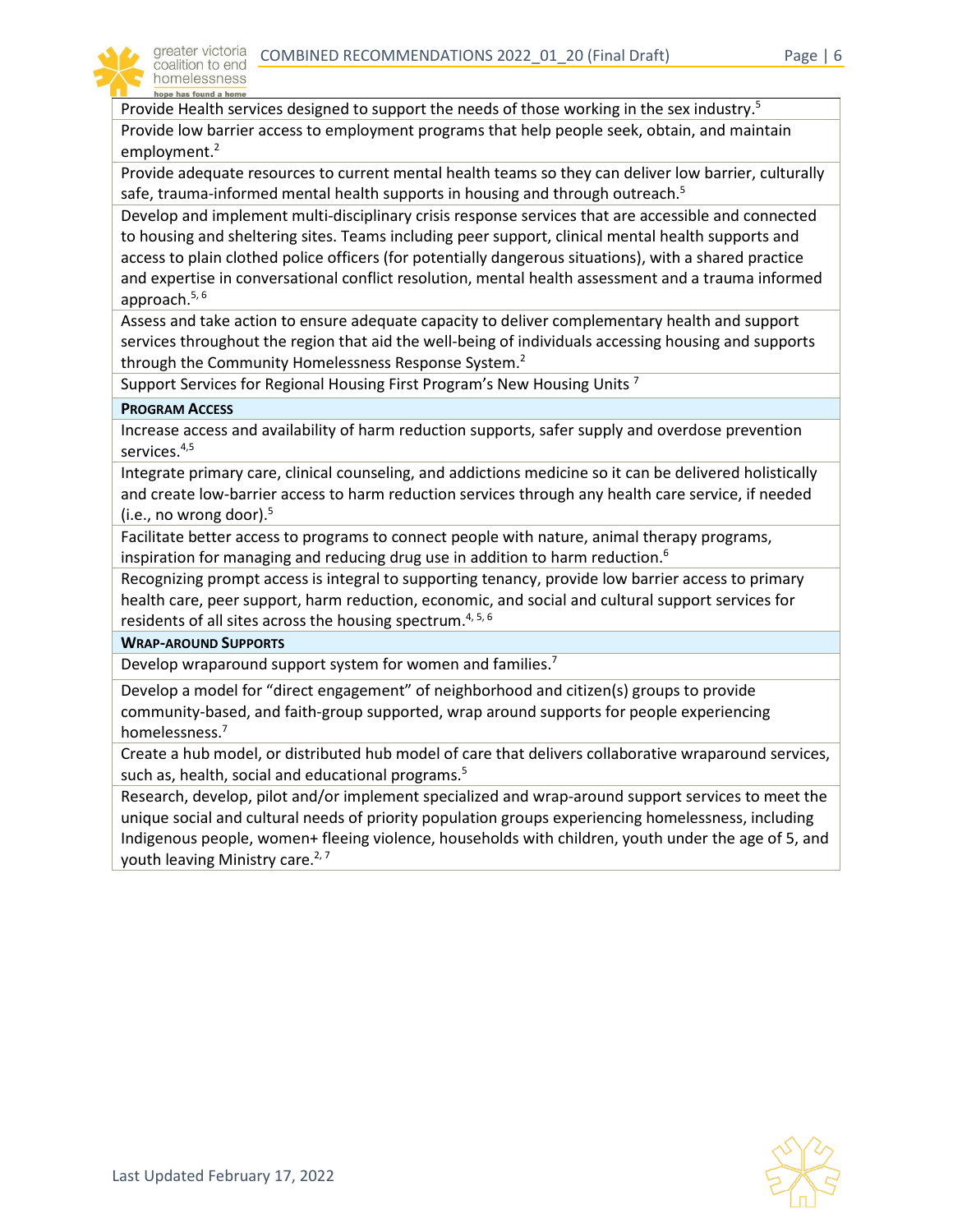

<span id="page-6-0"></span>Housing (HO)

#### **Housing Recommendations**

A supply of accessible, appropriate, safe, and person-centred housing is available.

#### **HOUSING SITES: Self-determination, autonomy, and choice**

Create a housing strategy that enables choice and compatible needs and preference, engag[ing] people experiencing homelessness as equal partners<sup>1, 4, 5</sup>. Recognizing that:

- Additional supports must be provided as the level of need changes over time<sup>5</sup>
- Homogenous grouping does not always respect human choice: concerns from residents when people who use substances, people with mental illnesses, different genders, and age groups stay at the same site<sup>5</sup>
- [Need] to balancing personal choice about preferred cohorts or location with ensuring the right supports are readily available<sup>5</sup>

And ensuring that:

- Homelessness Partnering Strategy (HPS) Housing First (HF) approach is followed where:
	- $\circ$  [Individuals are] given choice in terms of housing options as well as the services they wish to access.<sup>1</sup>
	- $\circ$  [The approach is] strength-based and promot[es] self-sufficiency<sup>1</sup>
- Attach health and housing services to the individual, [allowing individuals to] participate in creating person-centred care plans and sustain relationships with service providers<sup>5</sup>
- [There is] choice, self determination about the social, cultural, spiritual events, classes, and spaces<sup>5</sup>

#### **HOUSING SITES**

[Provide a] supply of accessible, appropriate and safe housing, centered around the unique needs of individuals/client centred, [including priority populations & those with complex physical and/or mental health needs].<sup>1,2, 5, 7</sup>

Housing sites are limited to 30-50 people/units and 20-30 people/units for high needs cohorts.<sup>5</sup>

Housing includes access to basic resources such as food, clean environment, storage, laundry, phones, internet, and basic housing supplies.<sup>4, 5</sup>

Housing is dispersed throughout the capital region to create mixed communities that have diversity and in proximity of bus routes.<sup>5</sup>

Housing site design welcoming and attractive homes

- welcoming entryways and communal spaces in all buildings<sup>5</sup>
- green spaces, outdoor social spaces, community gardens<sup>5</sup>
- good-sized rooms with adequate sound proofing, bathrooms, privacy, accessibility<sup>5</sup>
- Pet-friendly features<sup>5</sup>
- multi-purpose spaces for community-building, social interaction, [cultural practices and] events, and can be accessed by health care professionals<sup>4, 5</sup>
- near community spiritual centres, cultural programming, community centres, shopping etc. or near bus routes for affordable transportation to spiritual centres, community centres, shopping etc. $1,5$

Housing has appropriate spaces and equipment for on-site healthcare (flexible), harm reduction (with varied approaches and strategies), mental health support and occupational therapy services; low barrier/no wrong door [for unique needs of individuals, e.g., older adults, those working in the sex industry].

- Community based, publicly accessible, in-reach services are preferred model for low- to moderate-need populations5
- Accessible primary, mental health, and substance use care is important where there is high complexity of care needs and multiple barriers to accessing care in the community<sup>5</sup>
- Distributed model of Service Hubs (on-site or community) as best practice with wraparound

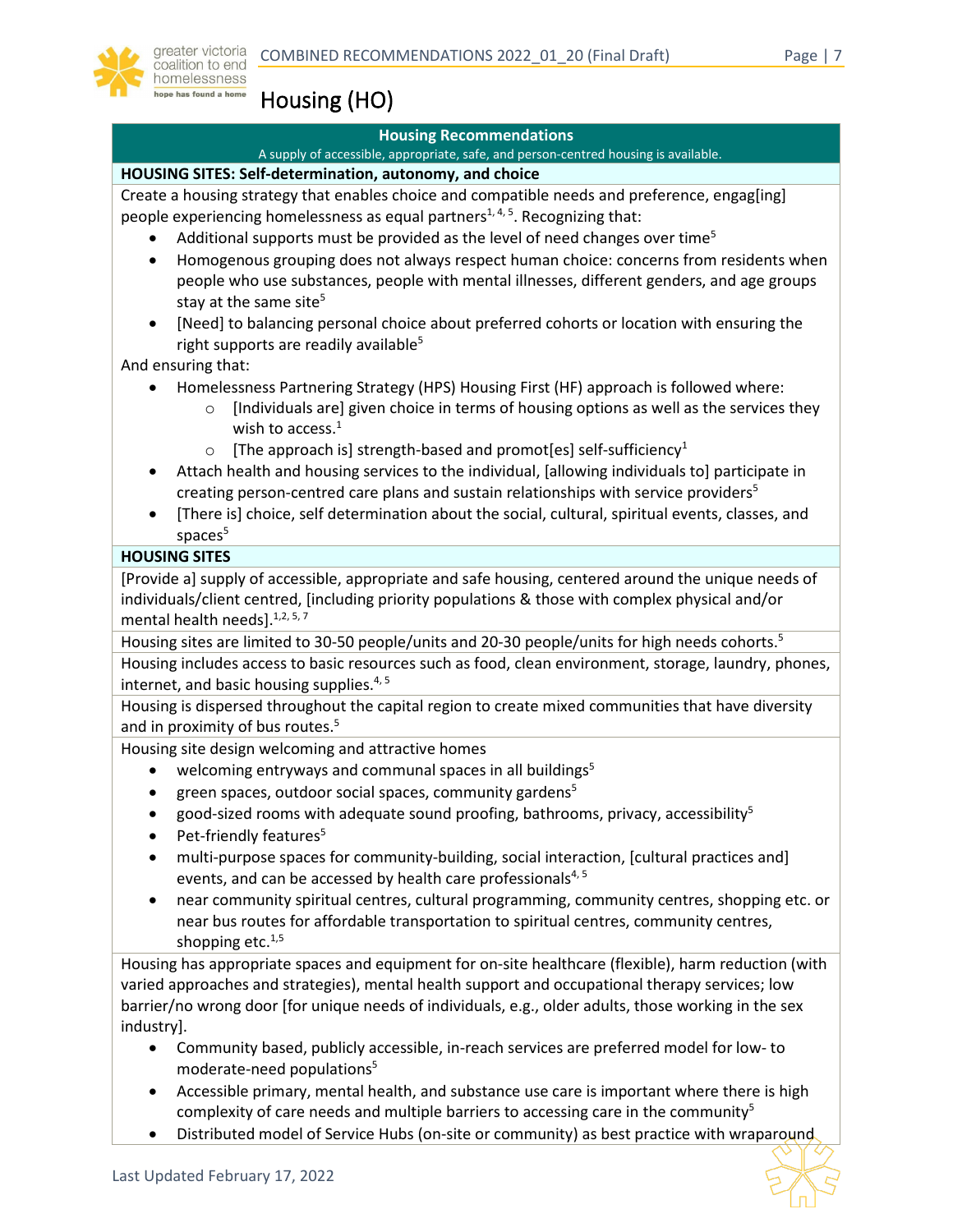

services<sup>5</sup>

- Embedded and outpatient<sup>5</sup>
- Access to crisis intervention experts $4$
- Provide alcohol harm reduction and managed alcohol programs either onsite or in community, so drinking isn't a barrier<sup>5</sup>
- Increased access to harm reduction supports and safer supply $4$
- More mental health supports on site [dependent on population housed] <sup>4</sup>
- Counselling services on site [dependent on population housed]<sup>4</sup>
- Low barrier pathways and smooth transitions for residents to access acute psychiatric services<sup>5</sup>

#### **OPERATIONS & ACCESSIBILITY**

Required supportive and tenant-based housing units are effectively assigned to individuals experiencing homelessness through a Coordinated Assessment and Access System that ensures that units are equitably (33%) assigned to Indigenous people<sup>1</sup>

Move-in process should include orientation of the building policies, staff and facilities, including tenancy rights and responsibilities.<sup>1</sup>

[Housing operators have] policies in place to properly address interpersonal conflict, violence, and ability to have guests, prioritizing safety for residents while balancing their right to privacy.<sup>5</sup>

If important policy changes are made that could affect clients, ensure this is communicated, using clear, accessible language, and in-person where possible.<sup>1</sup>

[Housing sites have a] medical intervention protocol for preventative treatment of substance-induced psychosis symptoms. 5

[Housing sites have indicators] for vulnerabilities in residents such as frameworks on mental-health challenges, or age-friendly communities, as well as a 'vulnerable tenants' protocol' implemented to avert potential crisis or eviction. $<sup>1</sup>$ </sup>

Multi-disciplinary crisis response services are readily accessible and connected to housing sites.<sup>5</sup> Residents are supported in participating in their neighbourhood, community groups and community advisory committees.

• Identify what barriers (personal or systemic) might be affecting this<sup>1,5</sup>

Organizations and housing sites have that designates success-based principles and establishes a culture of respect and support. $1$ 

Normalize and prioritize ensuring all services, supports and housing is culturally informed and rooted<sup>5</sup>

- Providing culturally informed and rooted services, supports, and housing <sup>5</sup>
- Decisions about services, supports, and housing are informed by an understanding of Street Culture<sup>5</sup>

#### **STAFF**

Sites are well-resourced with [an adequate number of] on-site and accessible staff.<sup>5</sup>

Establish and foster a success-based culture in staff and management staff by considering these values in all processes (including training) $1$ 

Ensure staff has the time and ability to have positive interactions with tenants that solidify relationships.<sup>1</sup>

Staff receive regular and ongoing training and support to provide trauma-informed response to onsite situations of conflict, distress; harm reduction and addictions support including episodic overdose prevention; mental health addictions support<sup>5</sup>

Ensure policies are in place to support employee retention and prevent burnout, include[ing] adequate time off, individualized briefings, and listen[ing] to staff about what is needed to support their work and well-being<sup>1</sup>

Train staff to identify where a tenant may have changing needs, may be at risk, or more vulnerable<sup>1</sup>

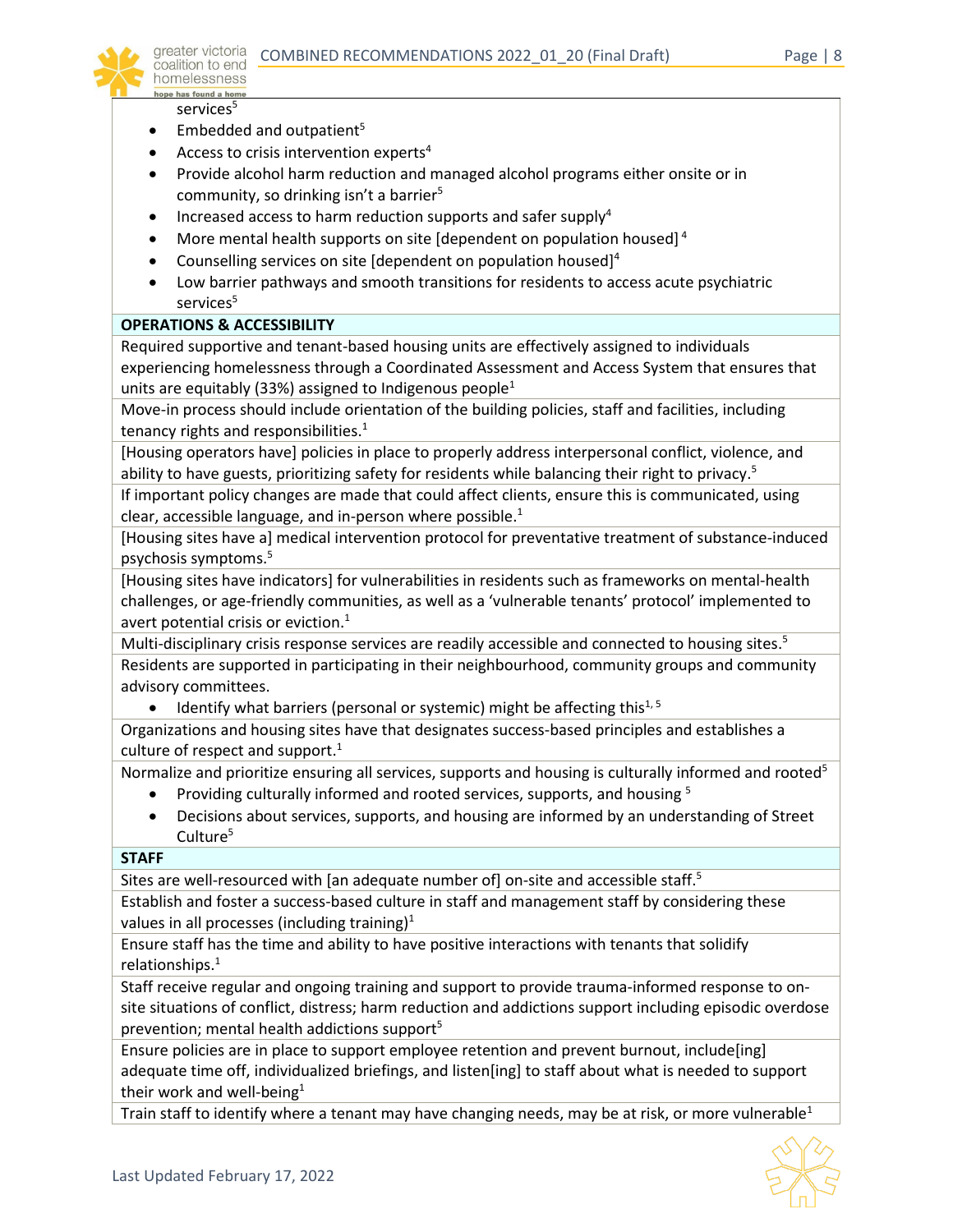

Where housing includes higher needs tenants, consider budgeting to allow for higher staff to tenant ratios $1$ 

Provide System Navigator/Resident Peer training to people with lived experience. They will be paid guides who can support others and share their lived expertise and understanding of systems.<sup>5</sup>

Create paid, on-site job opportunities for people to care and maintain the facilities (carpenters, welders, builders, artists, gardeners, etc.) $5$ 

#### **FUNDING**

The Government of B.C. fund the implementation of the recommendations of the Health & Housing Think Tank  $2021<sup>6</sup>$ 

Through partnerships, fund, build and operate additional supportive housing programs that include the health, social and cultural supports that address the needs of priority populations ([including provision of] personal support in finding and securing housing), with special emphasis on Indigenous populations.  $1, 2, 5, 6$ 

#### **MARKET RENT**

Continue to utilize and, where possible, increase investments into rent supplement programs to access rental housing in the private and non-profit sectors.<sup>1, 2</sup>

Consider an expanded 'flex fund' to assist clients who may need to pay upfront costs when moving into housing. $1$ 

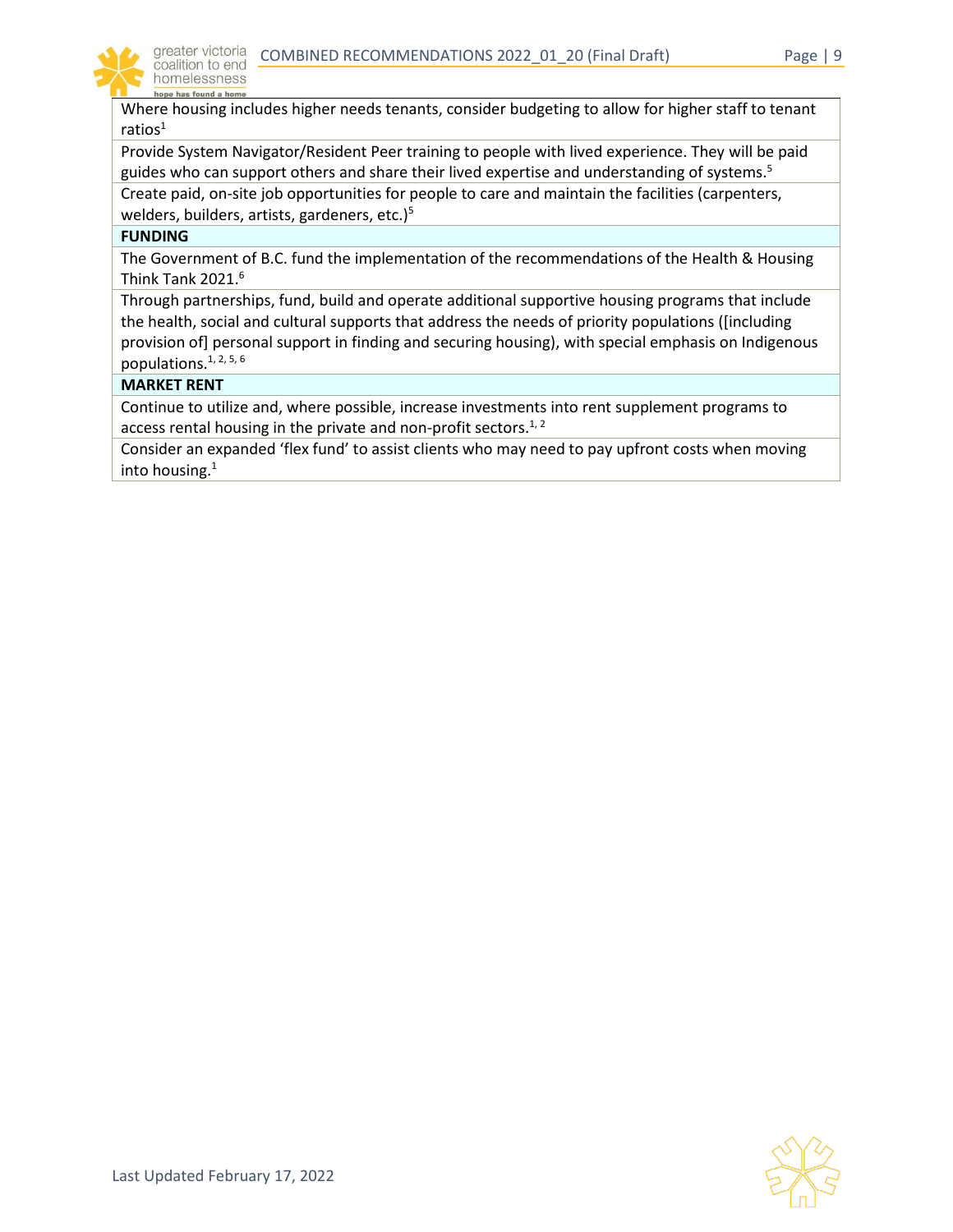

### <span id="page-9-0"></span>Advocacy and Awareness (AA)

#### **Advocacy and Awareness Recommendations**

#### **ADVOCACY EMPOWERING RESIDENTS**

Residents contribute more to the decision-making processes

Support residents to become participants in their neighbourhood.<sup>4, 5</sup>

Communities and neighbourhoods are inclusive, empathetic, compassionate and welcoming of people experiencing homelessness through advocacy and awareness that homelessness is something that impacts everyone in the community, un-housed and housed.<sup>2, 4, 7</sup>

Develop and implement educational and public awareness strategies that target the media, municipalities, community land use committees, neighbourhood groups and the general public in order to create an understanding of the causes of homelessness including the unique collective experience of colonization on Indigenous people and to build proactive support for affordable and supportive housing programs.<sup>1, 2, 3, 4,5, 6, 7</sup>

#### **MEDIA STRATEGY**

Build media relationships and a Media Relations Strategy in collaboration with partners to inform communications (e.g., stories) content and key issues influencing homelessness in the region  $2^7$ [partners include Business Community engagement].

Utilize all forms of media, including social media, to educate the public as well as report successes in efforts to end homelessness in the region.<sup>2, 3, 7</sup>

**MEDIA & TECHNOLOGY TRAINING FOR PEOPLE EXPERIENCING HOMELESSNESS**

Increase media and technology literacy among people experiencing homelessness.<sup>7</sup>

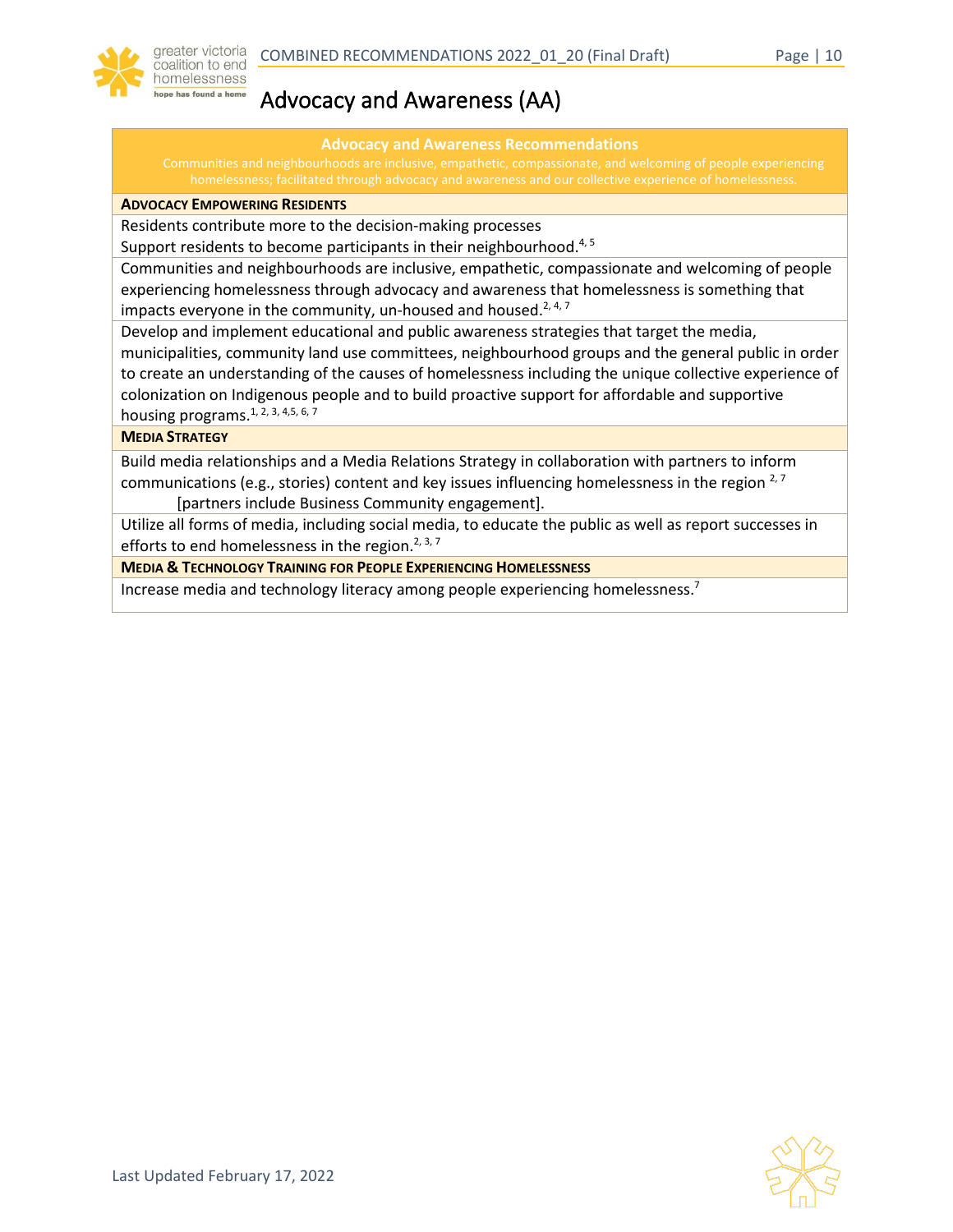

# <span id="page-10-0"></span>Prevention Support (PS)

#### **Prevention Support Recommendations** People are prevented from becoming homeless.

Provide a greater housing choice. In particular, low barrier housing with flexibility in rules and that accommodates the range of needs for people with addiction and mental health issues. $1$ 

Organizations looking to support successful tenancies should have an eviction prevention or noneviction policy in place. $1$ 

Research, develop, implement and monitor rapid rehousing and eviction prevention processes within the social, affordable, supportive and supported housing programs operating in the region. $2$ 

Provide a greater housing choice. In particular, low barrier housing with flexibility in rules and that accommodates the range of needs for people with addiction and mental health issues. $1$ 

Create an organizational mandate that establishes success-based principles, utilizing either a noneviction or eviction prevention policy, [using a] flexible, person-first approach. This includes

- Communication strategies and responsibilities<sup>1</sup>
- Education for staff $1$
- **•** Early intervention<sup>1</sup>
- Support and education when a tenant does not meet responsibilities<sup>1</sup>
- Assessment and monitoring should take place at multiple levels and points in time
	- o During and after an eviction or dispute (review scenario, use of procedure, challenges, successes, areas of improvement)<sup>1</sup>
- Address[ing] ways to minimize staff turn-over to maintain stability for both staff and tenants<sup>1</sup>

Create or review processes at the beginning of the tenancy or re-housing that assesses client needs, identifies vulnerable clients who may be at a higher risk of eviction. $1$ 

#### **Self-determination, autonomy, and choice**

Transitional Programs – Youth: Work with Youth Task Force and Youth Supportive Housing Site Stakeholders to develop individualized wrap-around transition plans for each resident).<sup>7</sup>

Resident and tenancy advisory boards are fundamental to the operation of housing and health care, providing residents with choice and self-determination.

• Engage people in decision-making about their homes and health care through Resident/Tenancy Advisory Boards; people experiencing homelessness as equal partners; may include some level of resident-run, co-run or collaborative management process $1, 5, 6$ 

Engage people in their own healthcare by giving them choice about the type, pace, and location of harm reduction program delivery.<sup>5</sup>

Provide a greater housing choice[and] the choice of where to live (such as near their work, partners, family, or friends). In particular, low barrier housing with flexibility in rules and that accommodates the range of needs for people with addiction and mental health issues.<sup>1, 5</sup>

#### **Programming**

Create life-skills programming that will assist individuals in learning the skills needed to maintain housing (cooking, cleaning, money management, tenant rights, responsibilities and landlord relations.<sup>1</sup>

Work with clients to develop training and activity programming.<sup>1</sup>

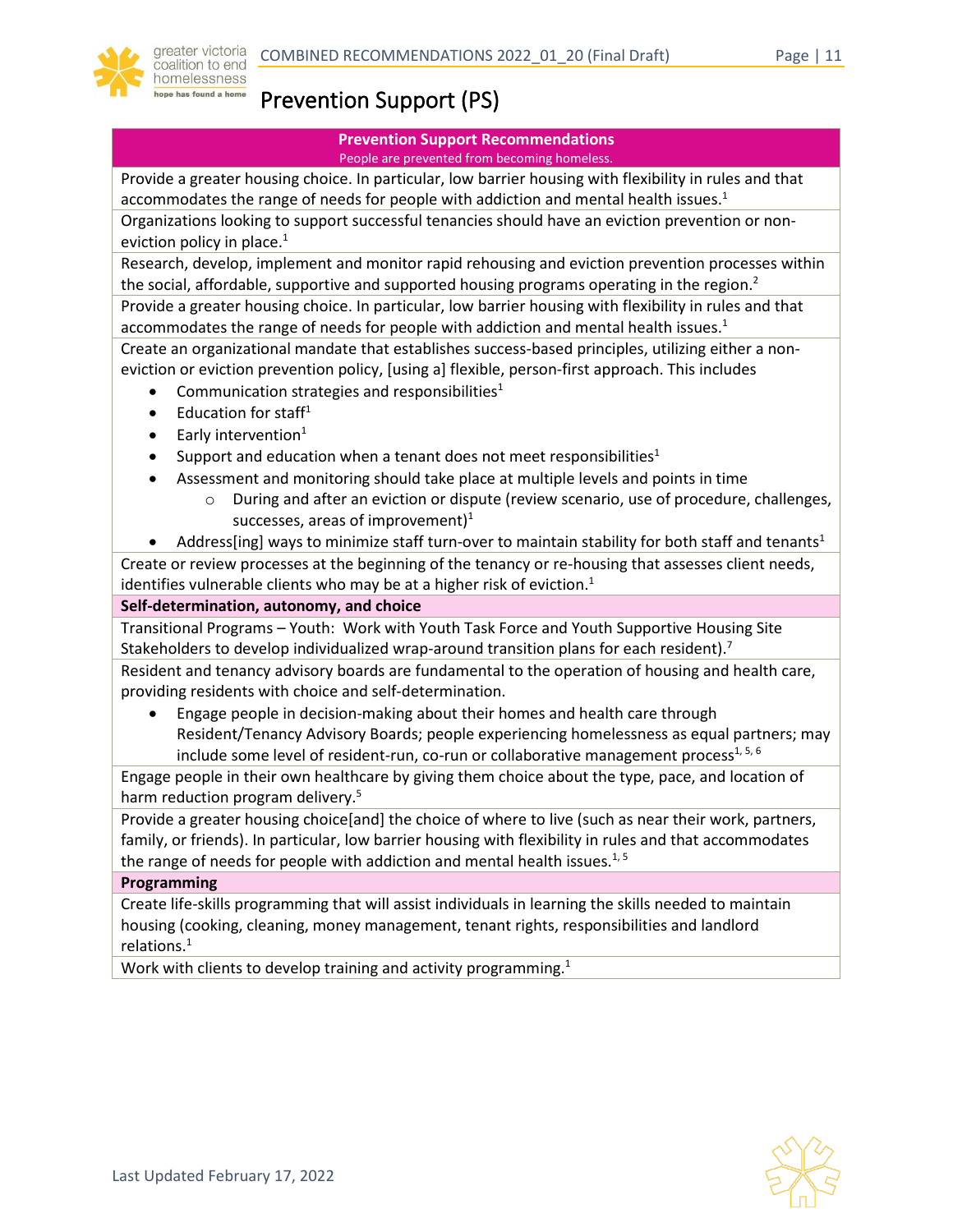

# <span id="page-11-0"></span>Collaboration and Leadership (CL)

#### **Collaboration and Leadership Recommendations**

Leadership at all levels of community and government share a common sense of purpose and are effective, collaborative, supportive, and inclusive.

#### **FUNCTIONAL ZERO**

Achieve Functional Zero through the implementation of the System Transformation Engagement Model - Learning & Evaluation informing and influencing Planning & Implementation; thus actioning the Collective Impact Framework.<sup>1, 6, 7</sup>

#### **EFFECTIVE PARTNERSHIPS**

Leadership at all levels of community and government share a common sense of purpose and are effective, collaborative, supportive and inclusive.<sup>2,7</sup>

Sustain the effective working partnerships among government agencies, health services, non-profit housing and service providers, local businesses and the broader community through the Greater Victoria Coalition to End Homelessness.2

Establish and foster success-based culture among leadership groups and committees. Create and hold periodic training to ensure these values are understood and successfully implemented. $1$ 

Share Expertise and Education across partners (e.g., evidence-based practices shared, effectiveness of anti-stigma education programs/ campaigns/initiatives)<sup>7</sup>

Support the development and operation of the Aboriginal Coalition to End Homelessness in its efforts to fulfill its mandate in addressing the impacts of colonialization on homelessness among Indigenous people.<sup>2</sup>

Advance understanding of Indigenous practices and integrate Indigenous voices into all decisionmaking bodies. $3$ 

#### **HOMELESSNESS MANAGEMENT INFORMATION SYSTEM (HMIS)**

Prioritize the development of a Homelessness Management / Response System Data Dashboard (Includes CAA, HIFIS, & BNL)

CALL TO ACTION 2: Lead a full-scale transformation of the homeless-serving system. That the Greater Victoria Coalition to End Homelessness, the Coordinated Access and Assessment Advisory Committee and the Community Advisory Board (for Reaching Home) prioritize the implementation of a Homeless Management Information System (HMIS) and by-name-list.<sup>6,7</sup>

Leverage partnerships among [collaborators] to implement the Homeless Individuals and Families Information System (HIFIS) as a single management information system that incorporates data sovereignty for Indigenous populations and creates a By-Name List to be used to monitor and report on the achievement of outcomes and identify gaps in the delivery of housing or supports.<sup>2</sup>

#### **POLICY ADVOCACY**

Create an organizational mandate that establishes success-based principles, utilizing either a noneviction or eviction prevention policy. Establish a philosophy/culture of respect and support.<sup>1</sup> Increase capacity to collectively respond to a common goal.

• Build an effective structure and systems to share knowledge and proactively seek out best practices.

• Advance the understanding of Indigenous practices and integrate Indigenous voices into the DSP<sup>3</sup> Resolve the housing crisis by re-aligning policies and programs to realize the human right to housing [and advocate that] the Government of B.C. adopt the Human Right to Housing as a guiding framework to resolve the affordable housing crisis.

- Human right to housing as a guiding philosophy
- Adopting the human right to housing would align British Columbia with the Government of Canada and the City of Victoria<sup>6</sup>

Engage people experiencing homelessness as equal partners.

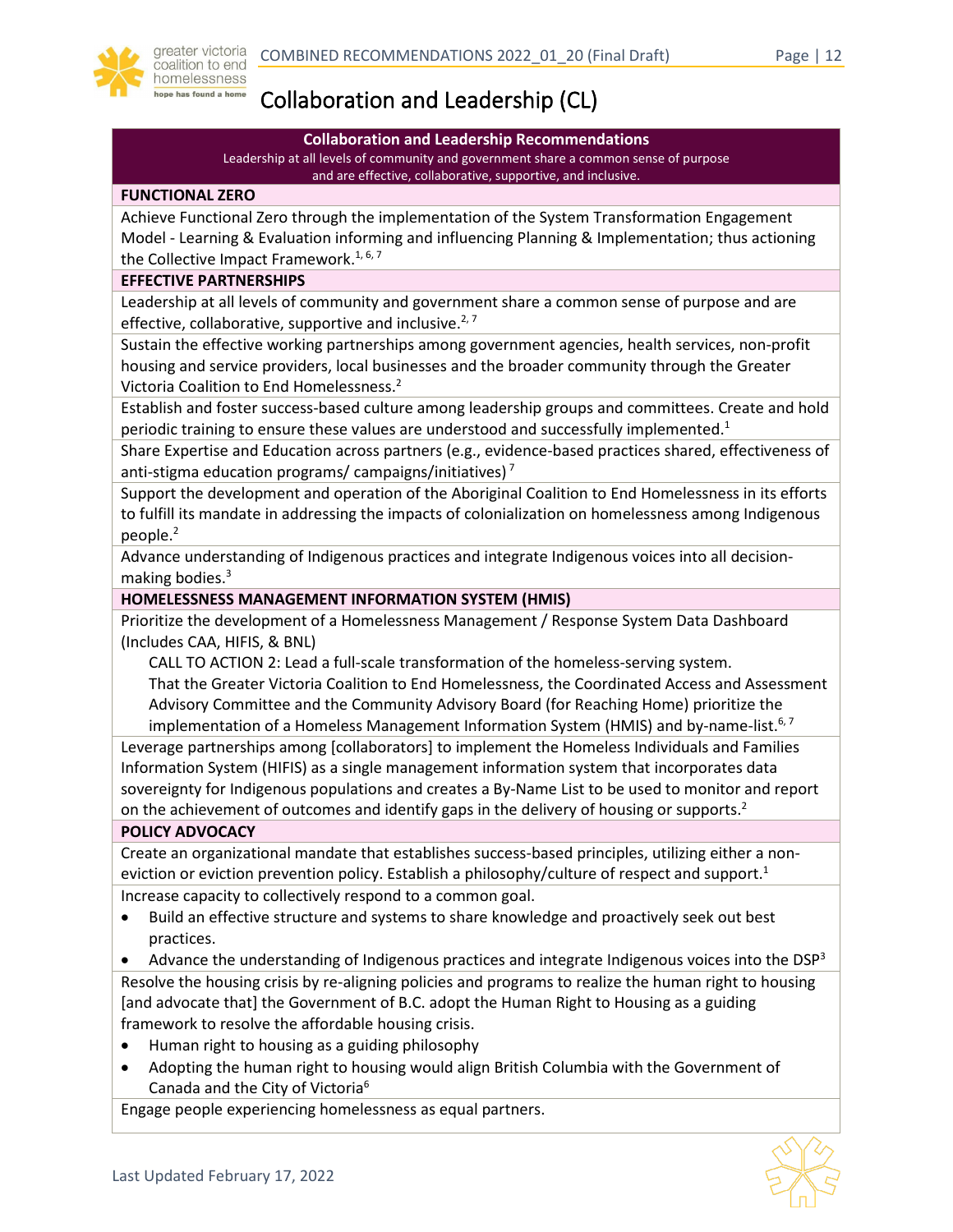

That the Government of B.C. through BC Housing and Island Health fund or implement a user-centred design process with people experiencing homelessness to inform the program design of new supportive housing sites.

• Transitioning the homelessness response system to person-centred will achieve better outcomes and user-centred design can support that transition.<sup>6</sup>